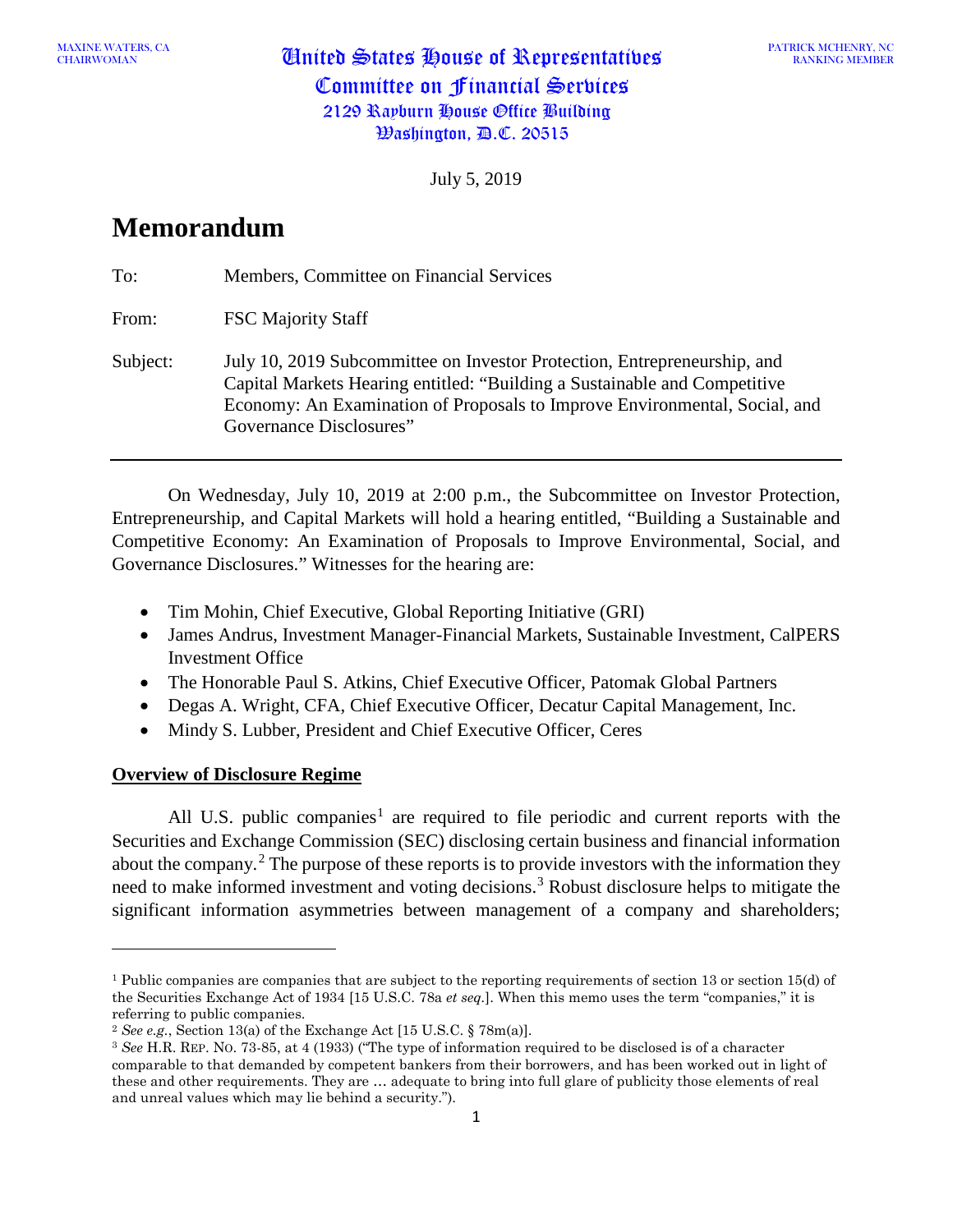enables shareholders to hold managers accountable and to make consistent cross-company comparisons; and enhances the accuracy of stock prices, leading to a more efficient allocation of capital.<sup>[4](#page-1-0)</sup>

Federal securities law provides the SEC with broad authority to write rules requiring the disclosure of specific information that it determines to be in the public interest or for the protection of investors.[5](#page-1-1) The SEC's Regulation S-K (Reg S-K) establishes the disclosure requirements for all ongoing reporting requirements (other than financial statement disclosures).[6](#page-1-2) Reg S-K generally requires companies to disclose information that is reasonably likely to have a material effect on a company's financial condition or its operating performance.[7](#page-1-3) Information is considered "material" if there is a substantial likelihood that a reasonable investor would consider the information important in deciding how to make an investment or voting decision.<sup>[8](#page-1-4)</sup> The Supreme Court has further explained that information is "material" if there is a substantial likelihood that disclosure of the omitted fact would have be viewed by a reasonable investor as significantly altering the "total mix" of information available.<sup>[9](#page-1-5)</sup>

However, Reg S-K does not require companies to *only* disclose information that meets the standard of "materiality," and the SEC has broad authority to require the disclosure of information if it would be in the public interest or would protect investors.<sup>[10](#page-1-6)</sup> In fact, the SEC's approach to Reg S-K has historically been to identify broad categories of information that it believes are material to investors, and then to rely on a mix of: (1) specific line-items within those categories; and (2) management discretion to determine additional information within each category that is material to its own business and financial results.<sup>[11](#page-1-7)</sup> Moreover, Congress can — and has — mandated additional disclosures when there is a public policy interest at stake.<sup>[12](#page-1-8)</sup>

 $\overline{\phantom{a}}$ 

<span id="page-1-0"></span><sup>4</sup> *See* Henry T. C. Hu, *Disclosure Universes and Modes of Information: Banks, Innovation, and Divergent Regulatory Quests*, 31 Yale J. on Reg. 565, 619 (2014); *see also* SEC, BUSINESS AND FINANCIAL DISCLOSURE REQUIRED BY REGULATION S-K: CONCEPT RELEASE, 81 Fed Reg. 23916, at 23921 (April 22, 2016) (noting that "investors must have access to accurate information important to making investment and voting decisions in order for the financial markets to function effectively").

<span id="page-1-1"></span><sup>5</sup> *See e.g.*, Section 12(b)(1)(A) of the Exchange Act [15 U.S.C. § 78*l*].

<span id="page-1-2"></span><sup>6</sup> *See generally* 17 C.F.R. part 229.

<span id="page-1-3"></span><sup>7</sup> *See e.g.*, SEC, COMMISSION GUIDANCE REGARDING MANAGEMENT'S DISCUSSION AND ANALYSIS OF FINANCIAL CONDITION AND RESULTS OF OPERATIONS (December 29, 2003), *available at* [https://www.sec.gov/rules/interp/33-](https://www.sec.gov/rules/interp/33-8350.htm) [8350.htm](https://www.sec.gov/rules/interp/33-8350.htm) (noting that "companies must identify and disclose known trends, events, demands, commitments and uncertainties that are reasonably likely to have a material effect on financial condition or operating performance").

<span id="page-1-5"></span><span id="page-1-4"></span><sup>8</sup> *See Basic, Inc. v. Levinson*, 485 U.S. 224 (1988); *see also* 17 CFR § 240.12b-2 (defining "material"). <sup>9</sup> *See Basic*, 485 U.S. at 231.

<span id="page-1-6"></span><sup>10</sup> *See* SEC, BUSINESS AND FINANCIAL DISCLOSURE REQUIRED BY REGULATION S-K: CONCEPT RELEASE, 81 Fed Reg. at 23921 ("The Securities Act and the Exchange Act authorize the Commission to promulgate rules for registrant disclosure as necessary or appropriate in the public interest or for the protection of investors."). <sup>11</sup> *See id.* at 23924–23925.

<span id="page-1-8"></span><span id="page-1-7"></span><sup>12</sup> *See e.g.*, Iran Threat Reduction and Syria Human Rights Act of 2012, Pub. L. No. 112-158, § 219, 126 Stat. 1214 (2012) (requiring public companies to disclose any contacts with, or support for, Iran or certain other persons involved in terrorism or the creation of weapons of mass destruction).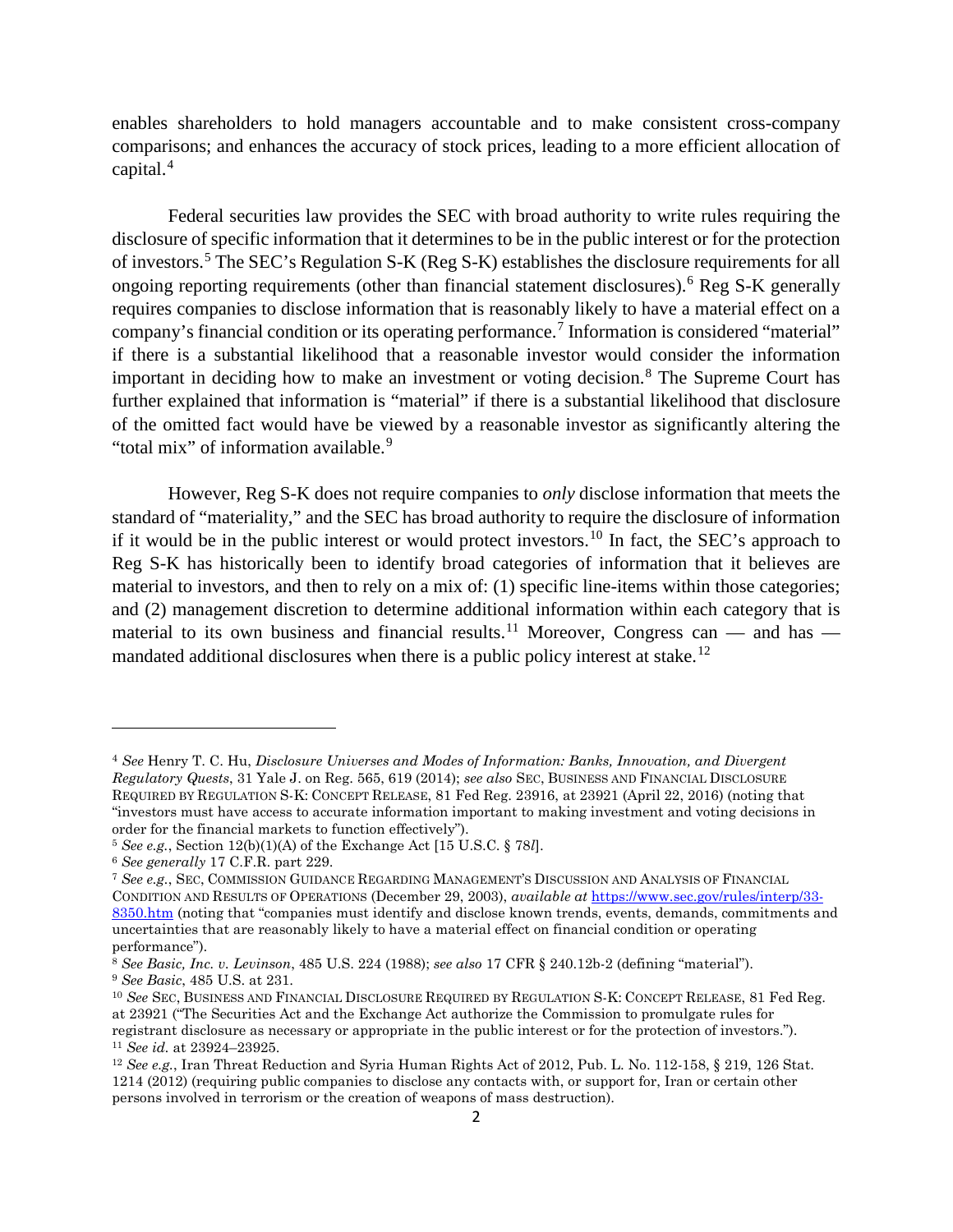## **Environmental, Social, and Governance (ESG) Disclosures**

Environmental, social, and governance (ESG) matters generally include issues relating to environmental sustainability, such as climate change; social issues such as human rights and labor practices; and governance issues such as gender, racial, and ethnic diversity at both the executive and board levels.

There is growing evidence that ESG disclosures are material to investors. In recent years, investors have increasingly been demanding more — and better — disclosure of ESG information from public companies.[13](#page-2-0) Many investors view ESG information as important not just for evaluating reputational risks, but for evaluating companies' *financial* performance as well.<sup>[14](#page-2-1)</sup> For example, Blackrock Investment Institute stated in a 2015 report that:

ESG factors cannot be divorced from financial analysis. We view a strong ESG record as a mark of operational and management excellence. Companies that score high on ESG measures tend to quickly adapt to changing environmental and social trends, use resources efficiently, have engaged (and, therefore, productive) employees, and face lower risks of regulatory fines or reputational damage.[15](#page-2-2)

Moreover, credit rating agencies now incorporate EGS factors into their ratings methodologies — in fact, S&P has taken over 100 rating actions based on environmental and climate concerns.[16](#page-2-3)

In recognition of the growing importance of ESG disclosures in the investment landscape, the International Organization of Securities Commissions (IOSCO) published a statement on January 18, 2019 emphasizing "the importance for issuers of considering the inclusion of environmental, social and governance (ESG) matters when disclosing information material to

 $\overline{a}$ 

<span id="page-2-0"></span><sup>13</sup> *See e.g.*, Donnelly Financial, *The Future of ESG and Sustainability Reporting: What Issuers Need to Know Right Now*, at 3 (November 14, 2018) (finding that 65% of institutional investors "often or always consider environmental and social issues in their investment decisions," and 95% "often or always consider governance issues — for all investments.").

<span id="page-2-1"></span><sup>14</sup> *See e.g.*, Bank of America, *ESG: Good Companies Can Make Good Stocks*, at 1 (December 18, 2016) (finding that "[ESG] metrics have been strong indicators of future volatility, earnings risk, price declines and bankruptcies."); Nordea, *Cracking the ESG Code*, at 1 (September 5, 2017) ("Companies that score higher on ESG demonstrate better operational performance, with regards to both the level and the stability of returns."). <sup>15</sup> Blackrock Investment Institute, *The Price of Climate Change: Global Warming's Impact on Portfolios*, at 7 (October 31, 2015).

<span id="page-2-3"></span><span id="page-2-2"></span><sup>16</sup> Standard & Poor's, *How Does S&P Global Ratings Incorporate Environmental, Social, and Governance Risks Into Its Ratings Analysis*, at 2 (November 21, 2017) (noting that between July 16, 2015 and August 29, 2017, "environmental and climate (E&C) concerns affected corporate ratings in 717 cases, or approximately 10% of corporate ratings assessments and resulted in a rating impact (an upgrade, downgrade, outlook revision, or CreditWatch placement) in 106 cases.").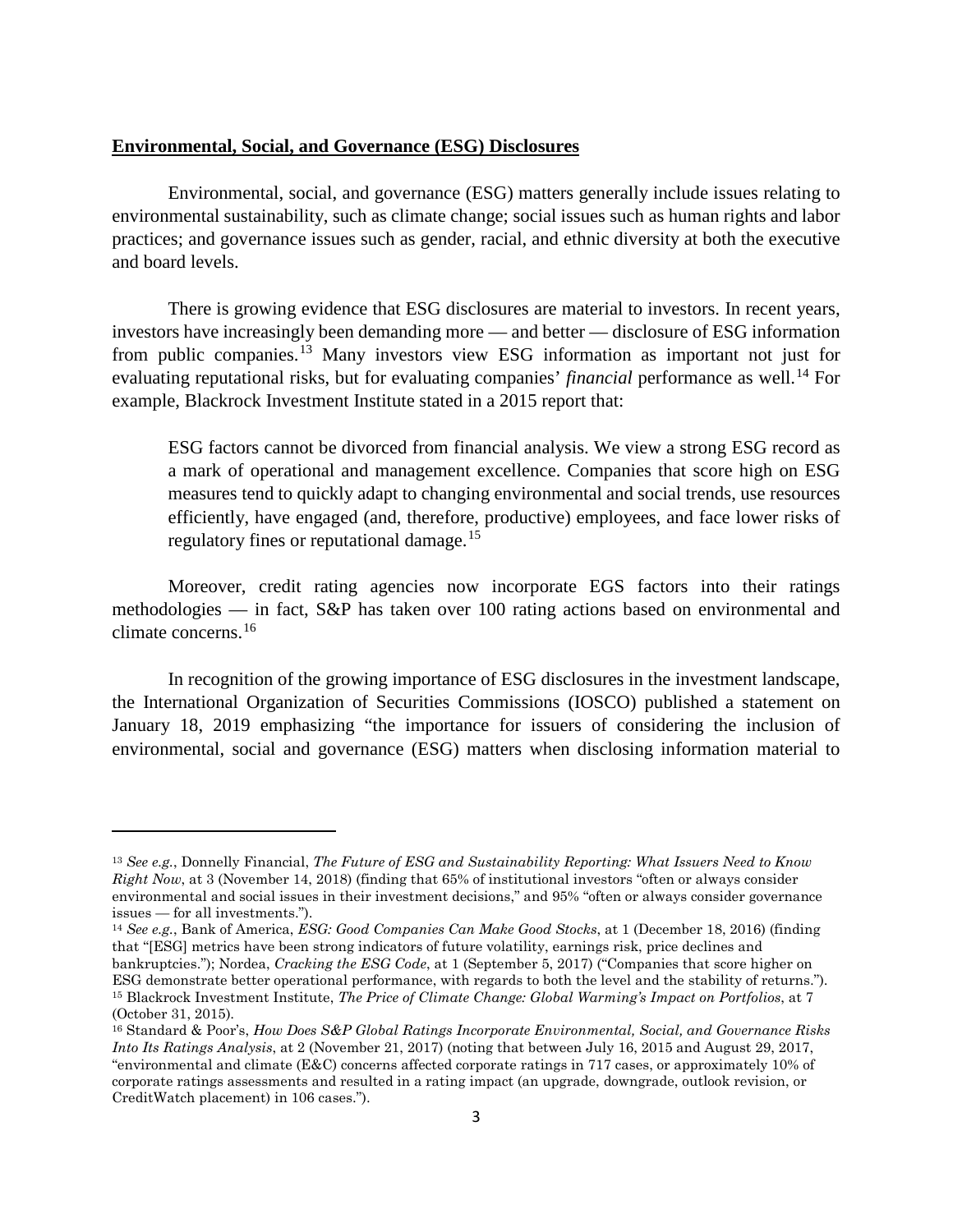investors' decisions."[17](#page-3-0) However, while the SEC is a member of IOSCO, it was the only member regulator not to sign on to the IOSCO statement on ESG disclosures.<sup>[18](#page-3-1)</sup>

In October 2018, a coalition of large public pension funds, asset managers, law professors, and non-profit organizations filed a petition with the SEC for a rulemaking on ESG disclosures.<sup>[19](#page-3-2)</sup> The petition called on the SEC to develop a comprehensive ESG disclosure framework, and identified seven specific issues that the SEC could act on immediately: (1) climate risk; (2) annual ESG disclosures based on the Global Reporting Initiative (GRI) framework; (3) gender pay ratios; (4) human capital management; (5) human rights; (6) political spending; and (7) tax disclosure.<sup>[20](#page-3-3)</sup>

In addition, over 2,300 investment managers, asset managers, and service providers representing over \$80 trillion in assets under management (AUM) are signatories to the UNsponsored Principles for Responsible Investment (PRI), which commit these institutions to incorporating ESG factors into their investment decisions.<sup>[21](#page-3-4)</sup> Of these signatories,  $458$  are U.S. institutions, which collectively represent over \$40 trillion AUM.

## **Legislative Proposals**

**H.R. \_\_\_\_: ESG Disclosure Simplification Act of 2019 (Rep. Vargas):** This bill requires public companies to disclose certain ESG metrics, which the SEC is required to establish in a rule.<sup>[22](#page-3-5)</sup> The bill also requires public companies to disclose annually in their proxy statements a description of the company's views on the link between ESG metrics and long-term business performance, as well as the process the issuer uses to determine such impacts. In addition, the bill includes a sense of Congress that the ESG metrics that the SEC establishes are automatically deemed material to investors. Finally, this bill creates a Sustainable Finance Advisory Committee within the SEC, which would make recommendations to the SEC on which ESG metrics public companies should be required to disclose; would submit a report to the SEC within 18 months that identifies challenges and opportunities for investors in sustainable finance; and would periodically recommend policy changes that would encourage the flow of capital toward sustainable finance.

**H.R. \_\_\_\_: Shareholder Protection Act of 2019:** This bill requires public companies to submit quarterly reports to both the SEC and investors detailing the amount, date, and nature of the company's expenditures for political activities. If the political expenditure was made in support of

l

<span id="page-3-0"></span><sup>17</sup> IOSCO, *Statement on Disclosure of ESG Matters by Issuers*, at 1 (January 18, 2019), *available at* [https://www.iosco.org/library/pubdocs/pdf/IOSCOPD619.pdf.](https://www.iosco.org/library/pubdocs/pdf/IOSCOPD619.pdf)

<span id="page-3-1"></span><sup>18</sup> *See id.* at 1, n. 1.

<span id="page-3-2"></span><sup>19</sup> Cynthia A. Williams, Jill E. Fisch, et al., *Request for Rulemaking on Environmental, Social, and Governance (ESG) Disclosure*, File No. 4-730 (October 1, 2018), *available at* [https://www.sec.gov/rules/petitions/2018/petn4-](https://www.sec.gov/rules/petitions/2018/petn4-730.pdf) [730.pdf.](https://www.sec.gov/rules/petitions/2018/petn4-730.pdf)

<span id="page-3-3"></span><sup>20</sup> *See id.* at 13–16.

<span id="page-3-5"></span><span id="page-3-4"></span><sup>&</sup>lt;sup>21</sup> PRI is a non-profit organization, originally formed by the United Nations in 2006, that brings together the world's investment community in order to promote responsible investment and encourages investors to use responsible investment. *See* About the PRI, *available at* [https://www.unpri.org/pri/about-the-pri.](https://www.unpri.org/pri/about-the-pri) <sup>22</sup> The bill authorizes the SEC to delay the phase-in of these rules for small issuers.